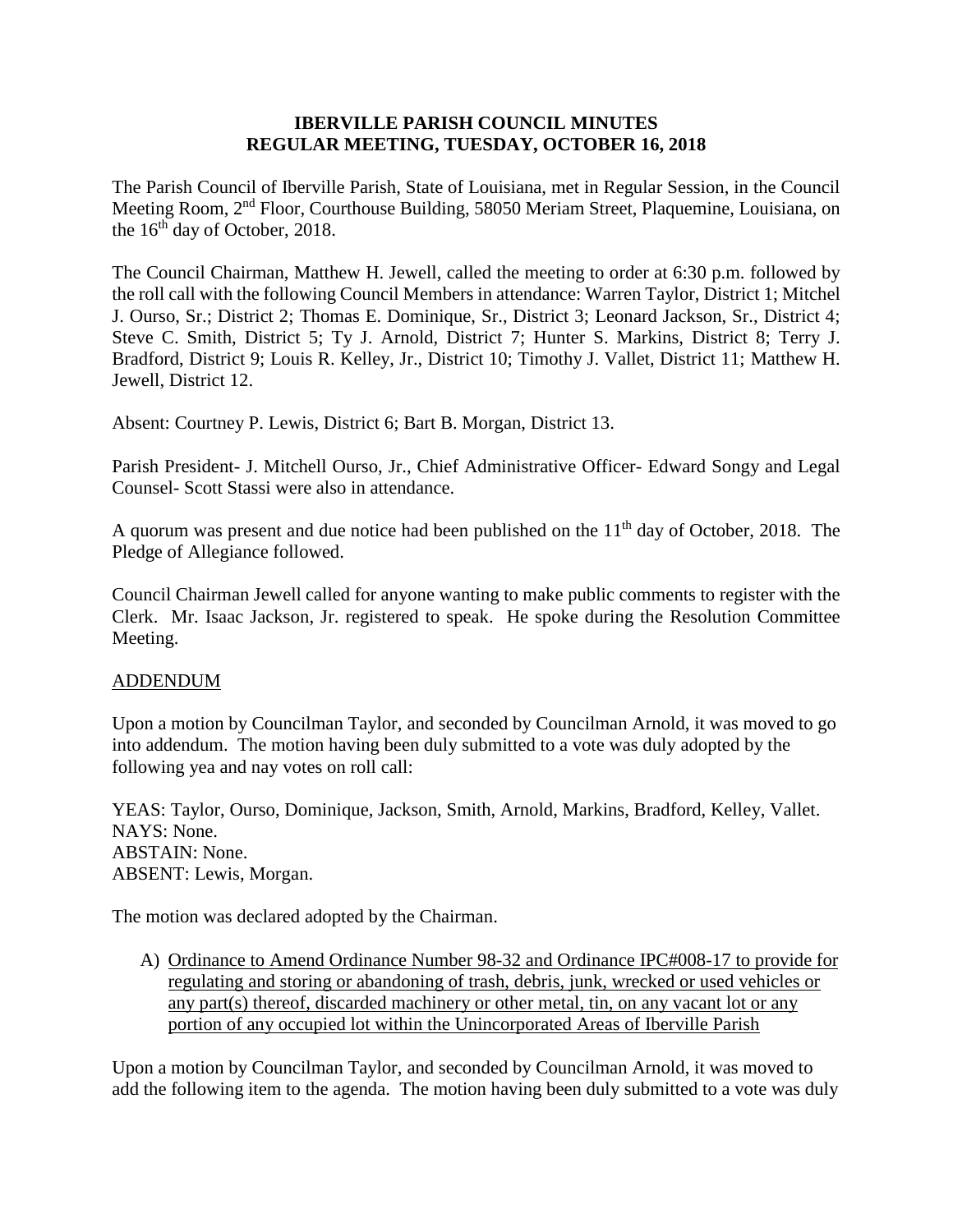adopted by the following yea and nay votes on roll call:

YEAS: Taylor, Ourso, Dominique, Jackson, Smith, Arnold, Markins, Bradford, Vallet. **NAYS: Kelley.** ABSTAIN: None. ABSENT: Lewis, Morgan.

**The motion failed.** Addendum items must receive a unanimous vote to be added onto the agenda.

B) Resolution regarding a Lease Purchase Financing for Electronic Meters for the Utility **Department** 

Upon a motion by Councilman Taylor, and seconded by Councilman Arnold, it was moved to add the following item to the agenda. The motion having been duly submitted to a vote was duly adopted by the following yea and nay votes on roll call:

YEAS: Taylor, Ourso, Dominique, Jackson, Smith, Arnold, Markins, Bradford, Kelley, Vallet. NAYS: None. ABSTAIN: None. ABSENT: Lewis, Morgan.

The motion was declared adopted by the Chairman to add this agenda item.

### C) Presentation of "Together Tuesday" by the Iberville Parish School Board, Chief Academic Officer, Jeff Powell

Upon a motion by Councilman Taylor, and seconded by Councilman Arnold, it was moved to add the following item to the agenda. The motion having been duly submitted to a vote was duly adopted by the following yea and nay votes on roll call:

YEAS: Taylor, Ourso, Dominique, Jackson, Smith, Arnold, Markins, Bradford, Kelley, Vallet. NAYS: None. ABSTAIN: None. ABSENT: Lewis, Morgan.

The motion was declared adopted by the Chairman to add this agenda item.

Iberville Parish School Board Superintendent, Arthur Joffrion, Jr., Ed. D. came before the Council to speak. The Iberville Parish School System promises to invigorate our community by serving each student through innovative practices that inspire them to graduate prepared for their chosen future. The school system's four goals are: effective implementation of high quality curriculum, effective implementation of student data driven clusters, effective implementation of multi-tiered Systems of Support, and to increase stakeholder engagement.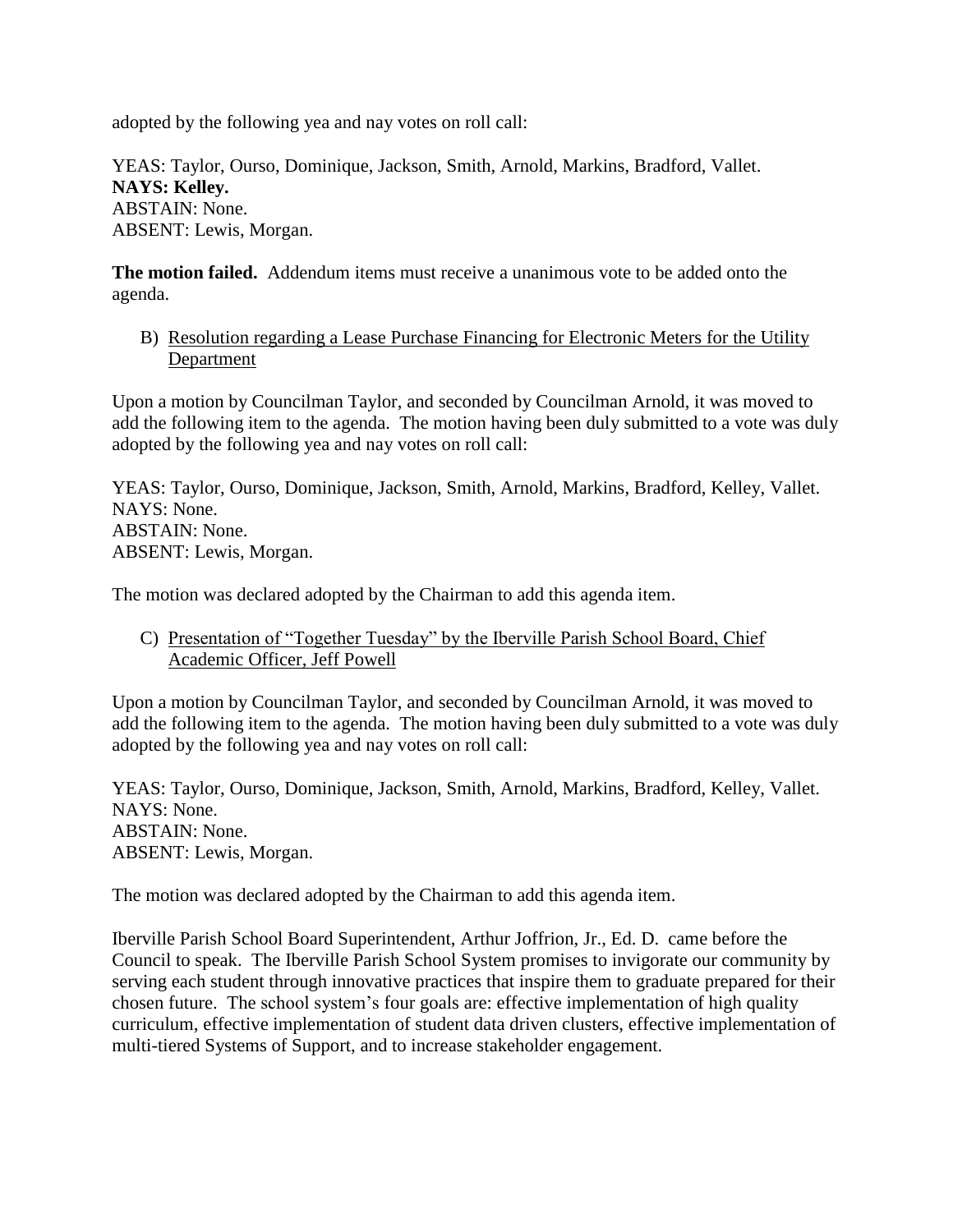Chief Academic Officer, Jeff Powell was introduced to come up and speak. He stated this year the school system has begun implementing "Together Tuesdays", in which community leaders greet students as they arrive on campus, join classes for lunch to talk to the students, and see students off in the afternoons as they are leaving to go home. The community leaders offer smiles, handshakes, high-fives, and encouraging words to the students. So far there have been 91 participants. A list of future dates were provided in the handouts. They encourage as many community leaders to participate as possible.

# PRESENTATIONS AND APPEARANCES

- A) Proclamation for 2018 Evangeline Queen- Miss Grace Sanchez
	- Chairman Jewell read aloud a proclamation, proclaiming the weekend of October 19-21, 2018 as the 50th International Acadian Festival Weekend in Iberville Parish.
	- President Ourso presented Miss Grace Sanchez a frame honoring her as the Honorary Parish President.
	- Evangeline Queen Grace Sanchez came before the Council to express her gratitude for the opportunity of being chosen as Evangeline. She thanked the Council and the Parish President for this honor.
	- President Ourso and Chairman Jewell presented Miss Grace Sanchez with the framed proclamations.
	- Pictures were taken for the newspaper.

# APPROVAL OF MINUTES

Upon a motion by Councilman Taylor, and seconded by Councilman Smith, it was moved to wave the reading of the minutes of September 18, 2018 and approve as written. The motion having been duly submitted to a vote was duly adopted by the following yea and nay votes on roll call:

YEAS: Taylor, Ourso, Dominique, Jackson, Smith, Arnold, Markins, Bradford, Kelley, Vallet. NAYS: None. ABSTAIN: None. ABSENT: Lewis, Morgan.

The motion was declared adopted by the Chairman.

# PRESIDENT'S REPORT

President Ourso introduced Representative Chad Brown to come before the Council to speak. Representative Chad Brown stated the State Legislature did not receive good news about the condition of the Sunshine Bridge. The crane severely damaged the loading beams and shifted a concrete pad. The Department of Transportation and Development (DOTD) cannot get onto the bridge to survey the damage, so all damage is being reviewed from underneath. If the material to repair the bridge can be located locally it will take months to repair it. Honorable Brown requested temporary relief through DOTD's ferry services. They discussed potentially opening the former ferry sites, but they may not be able to get the expedited permits to reopen the sites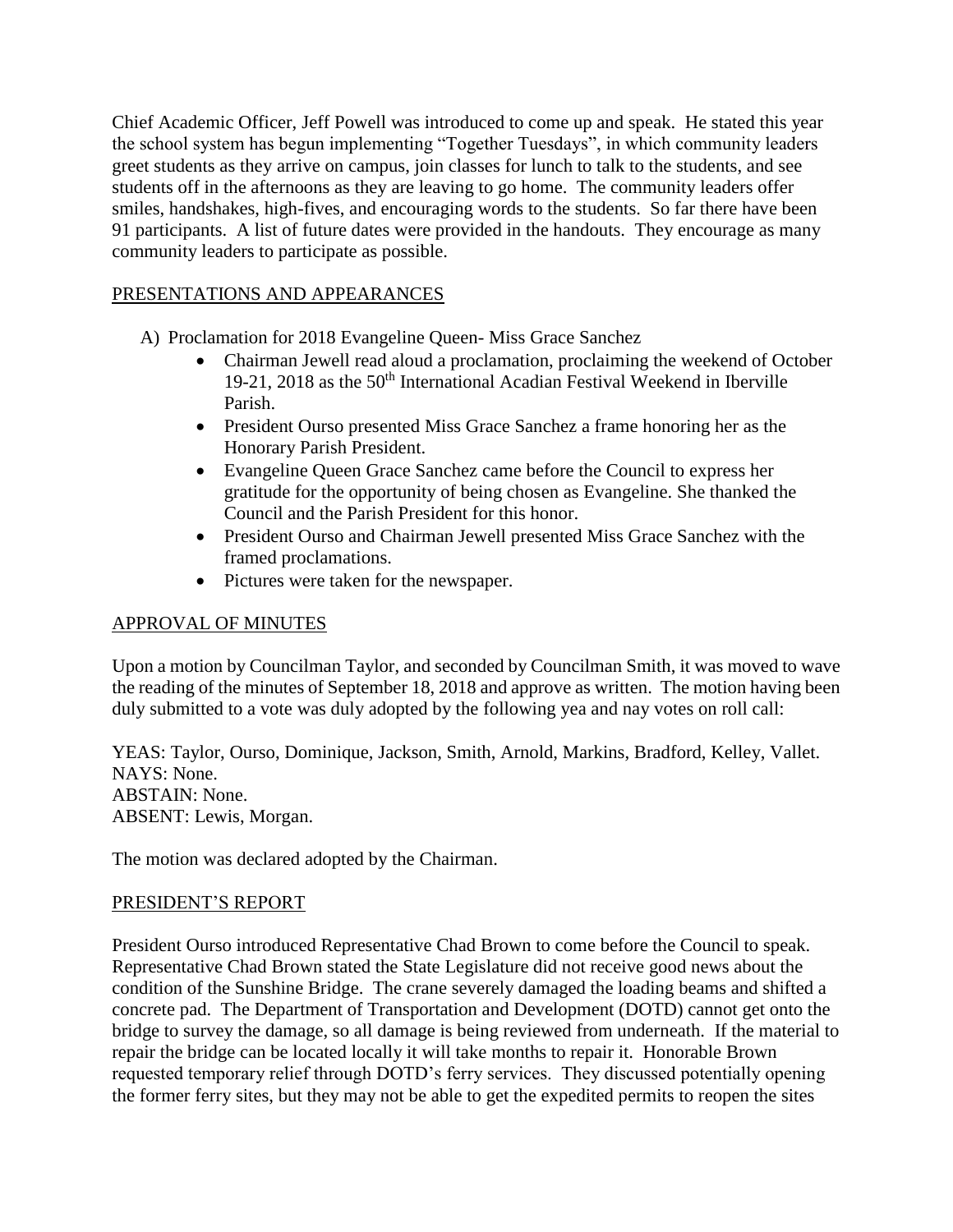from the Corp of Engineers. There are ferries that are docked in Bayou Plaquemine, but one is being repaired for another ferry site, and the other two ferries are so old they have been gutted and can no longer get parts for them. He said they reached out to Governor John Bel Edwards and he stated he would help with alternative options. There are no easy fixes for this hard situation.

President Ourso reported on the following:

- President Ourso called on Mr. Brian Willis with Pelican Waste to come forward. Mr. Willis stated the boom truck is picking up about nine tons a day. They are working ten hours a day from Monday through Friday, and re-run the routes every single day. Councilman Jackson and the entire Council thanked Mr. Willis and President Ourso.
- President Ourso called on Mr. Dwayne Boudreaux, the future IPRD Director to come forward. Mr. Boudreaux has been working for the Parish for 60 days now and gave an update on the progress that has been made with Parks and Recreation. IPRD Director, Mr. Mike Markins has been working on the program created by the Duplantis Group for the upgrades before he retires in March of 2019. The Civic Center playground has been remodeled as well as the pavilion. They are in the process of designing a new Parks and Recreation logo and website. New programs will also be launched on the new website next year. Parents have requested online registration and payments, and that will be included on the new website. The new website will help improve communication by sending out emails and texts to all of the parents signed up for the programs. Mr. Boudreaux said they have been working closely with the School Board staff in an effort to build a partnership and provide recreational programs for the 5,000 students that are in public schools. The principals and P.E. teachers are letting him know what the students are asking for. He said they are planning to have a Soccer program here in the Parish by next fall. They also really want to tap into the resources of the Atchafalaya River through a kayaking or canoeing program. Councilman Smith suggested looking into upgrading the Parks and Recreation's facilities to accommodate sports tournaments here in Iberville Parish. Chairman Jewell spoke to a major conservator who has plans for LSU biology education courses here in Iberville Parish. Councilman Arnold asked about the Gum Street park's restroom not being fixed yet. Mr. Boudreaux said some of the restrooms are part of the Duplantis Group program upgrades, and he will check on it for him.
- President Ourso stated Mr. Dwayne Boudreaux and Mr. Mike Markins have been going through the Parish and meeting with the Mayors to discuss who is responsible for maintaining the parks.
- A field observation report from Forte  $&$  Tablada for the sidewalk program / bike path along Enterprise Boulevard was presented to the Council.
- The Myrtle Grove Development is currently under Phase 1 of construction along Enterprise Boulevard.
- The roof project on the Courthouse is wrapping up within the next 30 days. There was a roof leak on the third floor that ruined some equipment in the District Attorney's Office and the contractor will take care of it.
- The new parking lot behind the Courthouse is under construction and should be complete within the next 45 days.
- The  $10<sup>th</sup>$  Annual Swamp Life Expo in Grosse Tete was a huge success this year.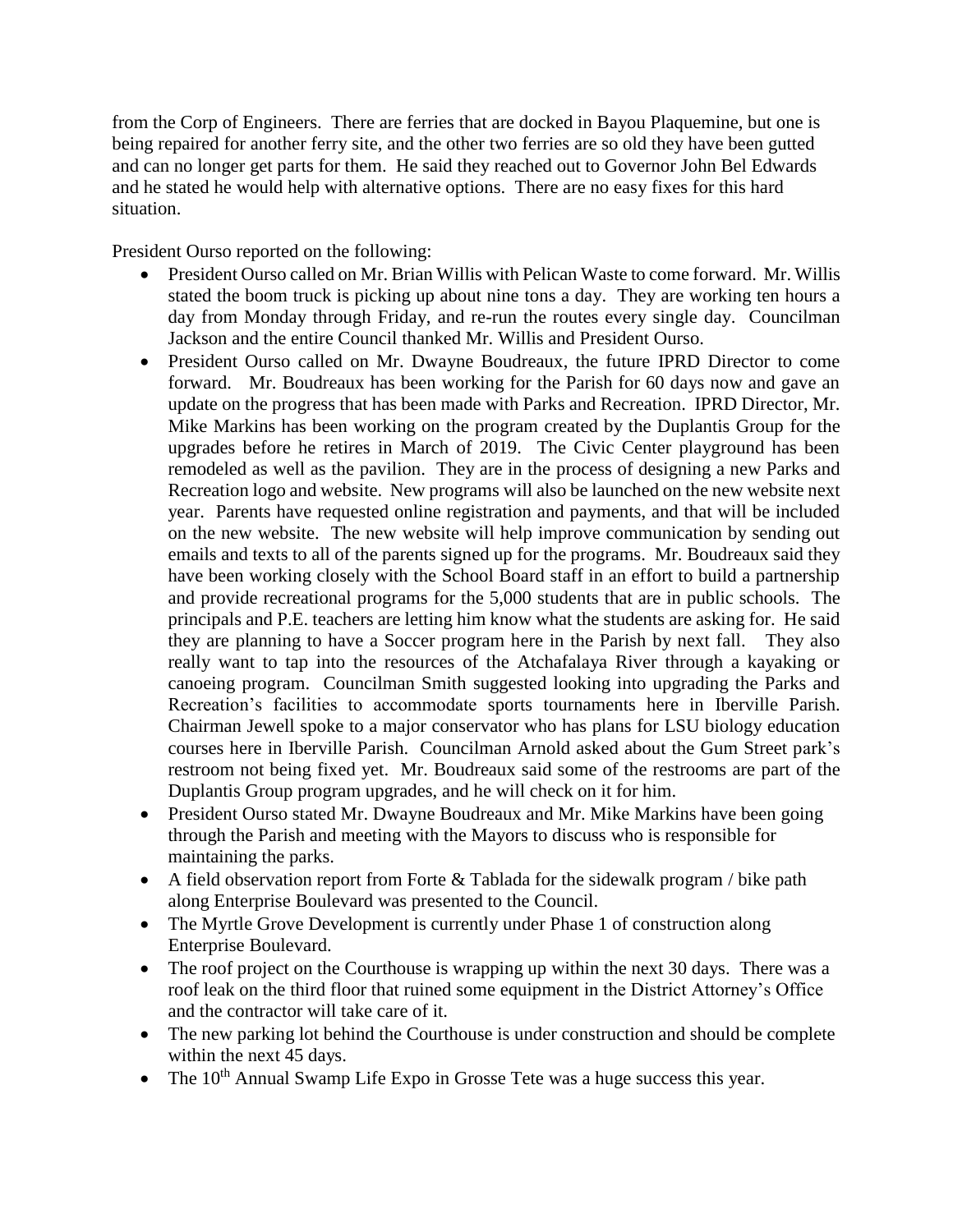- The inclement weather has created heavy delays for 3 or 4 Parish projects including the rifle range, the Maringouin Council on Aging facility, the Bayou Sorrel / Bayou Pigeon Fire Department, roadway projects, etc. These projects are now continuing into next year and the 2019 budget.
- The Alligator Floodgate project is 99% complete. They are currently waiting on Eatel to hook up the camera system for the boat ramp.
- The Parish is reclaiming the eroded land along the intercostal waterway of the acquired Cardinal and Bezet properties to create a bulkhead to protect the Parish's intake line.
- The Annual Veterans Day Ceremony is Monday, November 12, 2018 at 11:30 a.m.
- In 2019, President Ourso wants to expand the Veteran's Memorial. He wants to move the Veteran wall on the first floor of the Courthouse out to the Veterans Memorial site to allow it to be viewed publically at all times. He is also looking into requesting a pedestal mounted Huey UH1 Helicopter to commemorate the Vietnam War.
- There is a 150 foot American flag in Winnsborough, LA. President Ourso would like to implement a 150 foot American flag at the Oschner Medical Facility.
- President Ourso is still waiting on clear liens from the property owners' attorneys for the White Castle Council on Aging facility.

# CHAMBER OF COMMERCE REPORT

Mr. Hank Grace was not present.

# FINANCIAL REPORT

Finance Director, Randall Dunn stated the proposed 2019 budget has been presented to the Council. The budget ordinance is being introduced tonight to be set for a public hearing next month. Mr. Dunn wanted to clarify that the financing of the lease purchase finance contract for the Utility Department's water meter reading system is \$570,000, and they will use \$400,000 of available cash so the total project is \$970,000. Financial statements were sent out, and Mr. Dunn asked if there were any questions. There were no questions.

# OLD BUSINESS

None.

# NEW BUSINESS

A) Introduction of Ordinances

The following ordinances were introduced by Mr. Songy:

1) Ordinance to Amend Ordinance #006-16 Ordinance establishing the Bureau of Administrative Adjudication and Position of Administrative Hearing Officer

2) Ordinance to adopt the fiscal year 2019 Operating and Capital Improvement Budget and the Amended 2018 Operating and Capital Improvement Budget for the Iberville Parish Council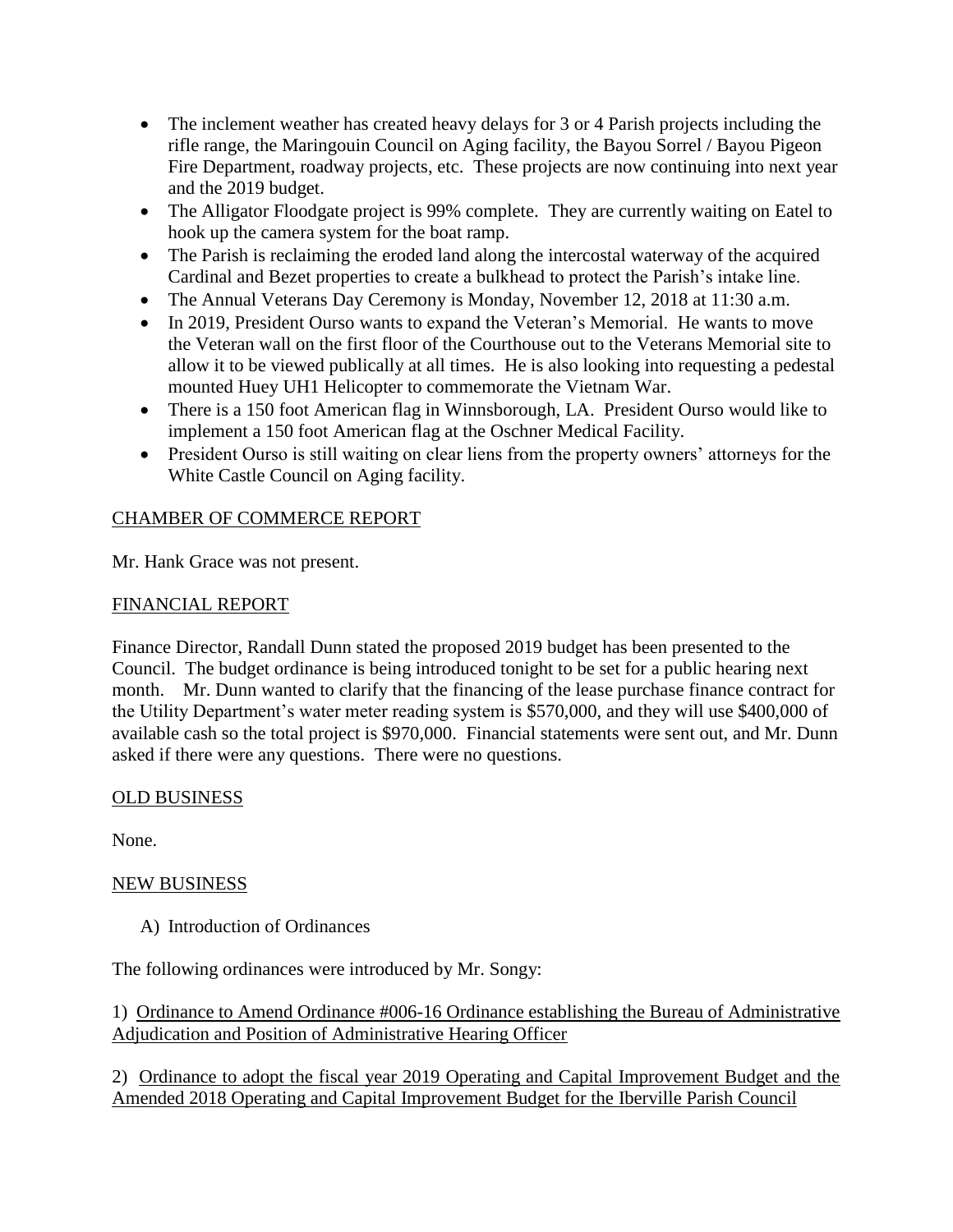Upon a motion by Councilman Bradford, seconded by Councilman Jackson, it was moved that a public hearing be held on Tuesday, November 20, 2018 at 6:00 p.m. on the introduced ordinances.

The motion having been duly submitted to a vote, was duly adopted by the following yea and nay votes on roll call:

YEAS: Taylor, Ourso, Dominique, Jackson, Smith, Arnold, Markins, Bradford, Kelley, Vallet. NAYS: None. ABSTAIN: None. ABSENT: Lewis, Morgan.

The motion was declared adopted by the Chairman on the  $16<sup>th</sup>$  day of October, 2018.

B) Trick or Treat Schedule for 2018

#### **MOTION FOR 2018 TRICK OR TREAT HOURS IN THE UNINCORPORATED AREAS OF IBERVILLE PARISH**

Upon a motion by Councilman Arnold, and seconded by Councilman Taylor, it was moved to adopt the 2018 Trick or Treat Schedule for the East & West Banks' Unincorporated Areas of the Parish for Wednesday, October 31, 2018 from 6:00-8:00 p.m. The motion having been duly submitted to a vote was duly adopted by the following yea and nay votes on roll call:

YEAS: Taylor, Ourso, Dominique, Jackson, Smith, Arnold, Markins, Bradford, Kelley, Vallet. NAYS: None. ABSTAIN: None. ABSENT: Lewis, Morgan.

The motion was declared adopted by the Chairman on October 16, 2018.

#### RESOLUTION COMMITTEE REPORT

The Resolution Committee met on Tuesday, October 16, 2018 at 6:08 p.m., followed by the roll call with the following Resolution Committee Members only in attendance: Smith, Vallet, Arnold, Kelley, Markins, Dominique.

Absent: Lewis, Jackson, Morgan.

Council Chairman Jewell called for anyone wanting to make public comments to register with the Clerk. Mr. Isaac Jackson, Jr. registered to speak.

Mr. Isaac Jackson came before the Council requesting the adoption of an emergency resolution to the Louisiana Department of Transportation and Development requesting and urging them to provide 24 hour ferry services for the Plaquemine Ferry while the Sunshine Bridge is being repaired.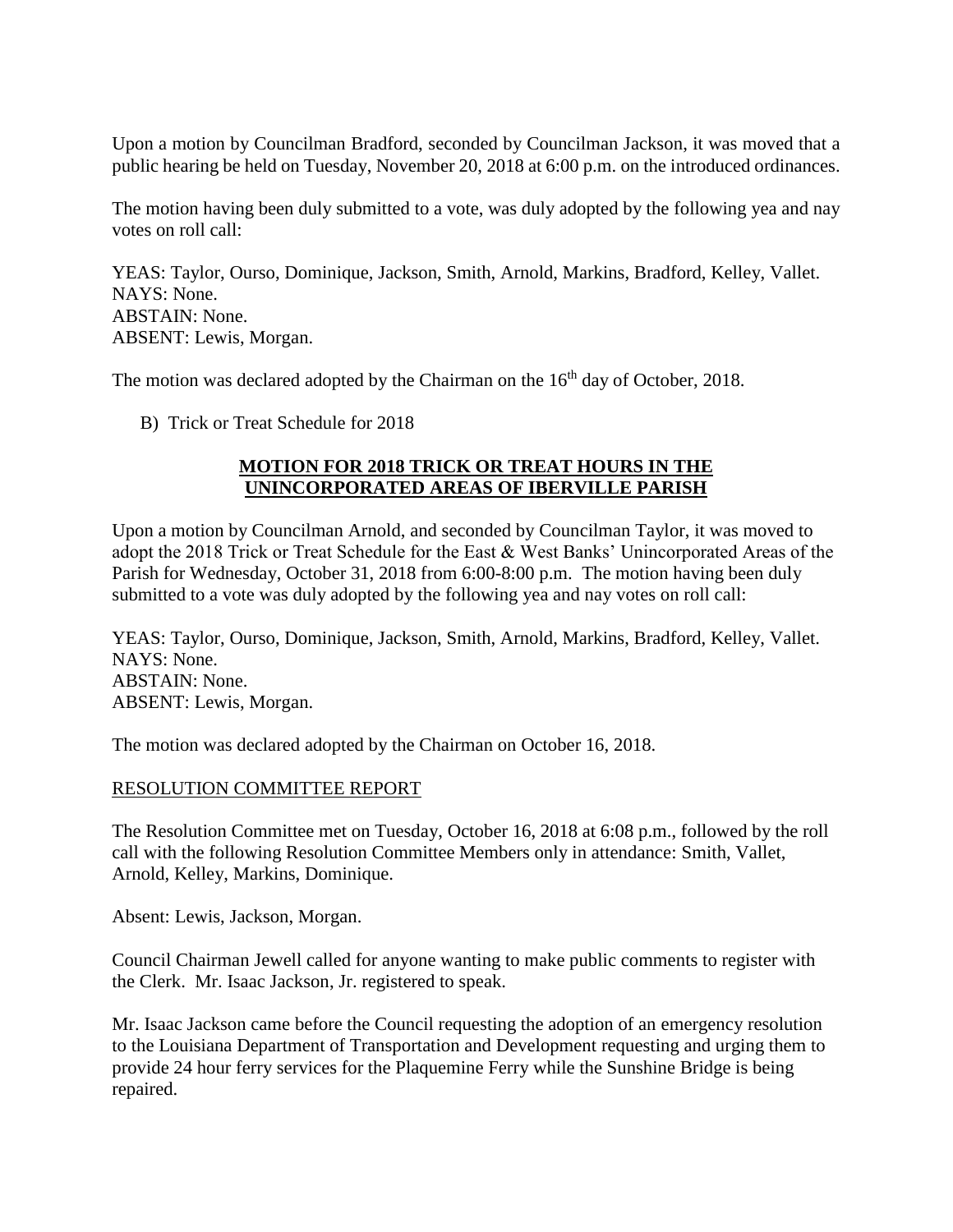The following resolutions were read aloud by Mr. Songy:

- A) Resolution to Authorize Parish President to Submit Application to Louisiana Department of Health for Mosquito Abatement Grant Program
- B) ADDENDUM- Resolution regarding a Lease Purchase Financing for Electronic Meters for the Utility Department
- C) ADDENDUM-Resolution requesting Louisiana Department of Transportation  $\&$ Development to increase ferry operations for Plaquemine Ferry service during repairs of Sunshine Bridge

Councilman Vallet made a recommendation to forward all resolutions to the regular meeting, seconded by Councilman Kelley. The recommendation having been duly submitted to a vote was duly adopted by the following yea and nay votes on roll call by Resolution Committee Members only:

YEAS: Smith, Vallet, Arnold, Kelley, Markins, Dominique. NAYS: None. ABSTAIN: None. ABSENT: Lewis, Jackson, Morgan.

The recommendation was declared adopted by the Chairman to forward these items to the regular meeting.

# RESOLUTION COMMITTEE REPORT- DURING THE REGULAR MEETING

# **RESOLUTION IPC# 2018-017**

# **RESOLUTION TO AUTHORIZE PARISH PRESIDENT TO SUBMIT APPLICATION TO LOUISIANA DEPARTMENT OF HEALTH FOR A MOSQUITO ABATEMENT AND SURVEILLANCE GRANT PROGRAM**

The following resolution was introduced by Councilman Arnold, and seconded by Councilman Taylor.

WHEREAS, the Louisiana Department of Health has announced that funding has been obtained from the federal Center for Disease Control to provide grants to local Parishes and Municipalities to implement comprehensive mosquito surveillance and control programs to target mosquito control efforts that keep residents safe from a host of mosquito borne diseases such as West Nile Virus, Zika, and Encephalitis.

WHEREAS, a mosquito surveillance program will assist Iberville Parish in identifying mosquito species present in the areas of the Parish, monitor changes in mosquito populations and detect mosquito-borne diseases, all of which help provide more effectively which mosquito control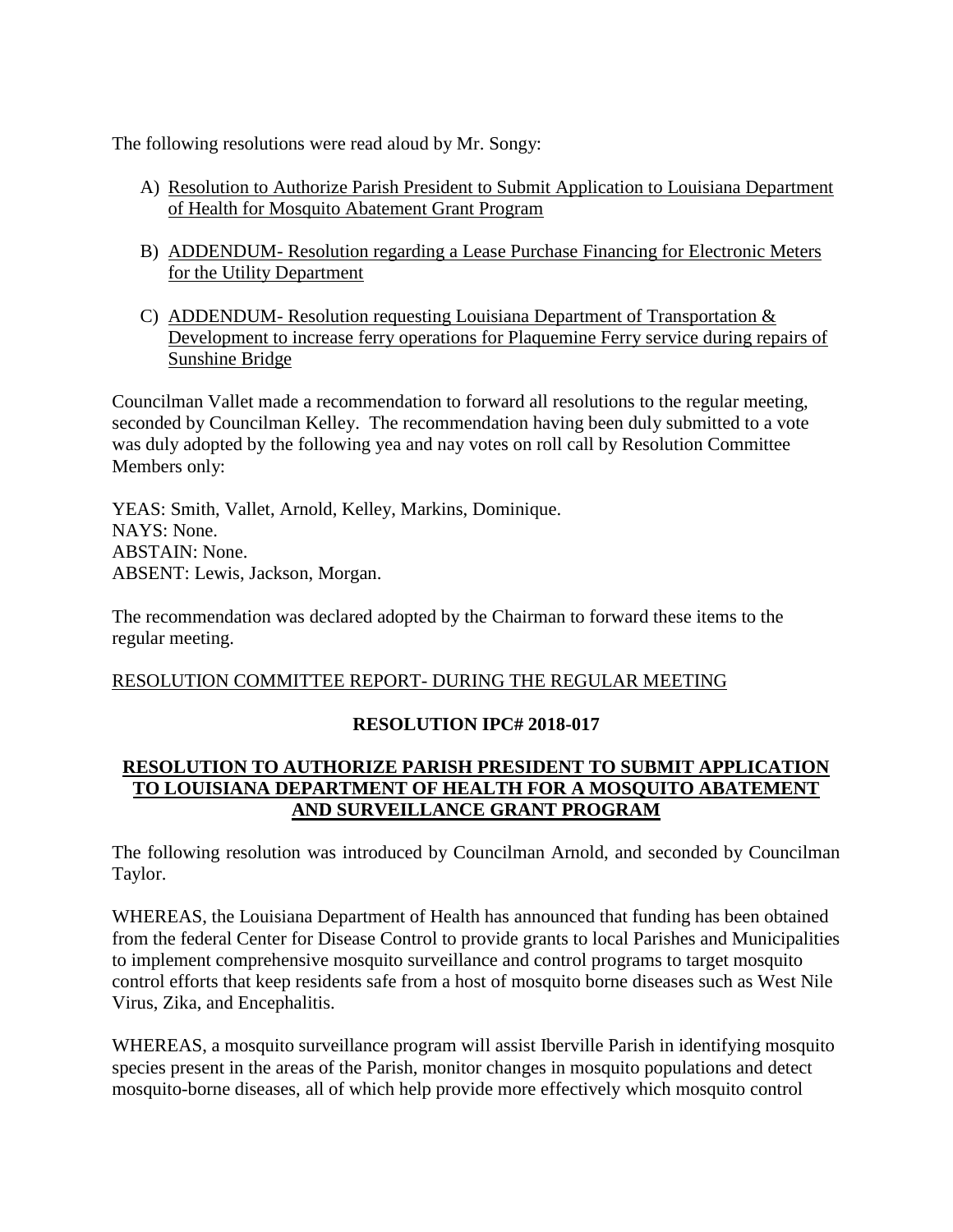measures should be taken to assist in targeting spraying and other efforts for reducing mosquito populations.

WHEREAS, the Parish shall operate its mosquito control and surveillance program for a minimum of five (5) years under the direction of a staff member certified by the Louisiana Department of Agriculture and Forestry as an 8(d) licensed mosquito control supervisor.

WHEREAS, any grant funds received from the Louisiana Department of Health will be utilized for equipment and supplies to keep disease carrying mosquitoes under control to protect the Parish's citizens, and all expenditures shall be approved by the Health Department.

NOW THEREFORE BE IT RESOLVED by the Iberville Parish Council as follows: "That Parish President, J. Mitchell Ourso, Jr., be and is hereby authorized to submit an application to the Louisiana Department of Health for a mosquito abatement and control grant and to enter into a Cooperative Endeavor Agreement with the Department for the funding to provide for enhanced mosquito surveillance and control efforts in Iberville Parish."

The above resolution was approved in regular session this  $16<sup>th</sup>$  day of October, 2018 by the following vote on roll call:

YEAS: Taylor, Ourso, Dominique, Jackson, Smith, Arnold, Markins, Bradford, Kelley, Vallet. NAYS: None. ABSTAIN: None. ABSENT: Lewis, Morgan.

The resolution was declared adopted by the Chairman on the  $16<sup>th</sup>$  day of October, 2018.

# **RESOLUTION IPC# 2018-018**

# **RESOLUTION REGARDING A LEASE PURCHASE FINANCING FOR THE ACQUISITION OF AN ADVANCE WATER METER READING SYSTEM**

The following resolution was introduced by Councilman Arnold, and seconded by Councilman Taylor.

WHEREAS, the Iberville Parish Council (the "Issuer") desires to enter into that certain Lease Purchase Finance Contract by and between the Issuer and Government Capital Corporation ("GCC") for the purpose of financing the acquisition of an advanced water meter reading system. The Parish desires to designate this Lease Purchase Finance Contract as a "qualified tax exempt obligation'' of the Parish for the purposes of Section 265 (b) (3) of the Internal Revenue Code of 1986, as amended.

NOW THEREFORE, BE IT RESOLVED BY THE IBERVILLE PARISH COUNCIL:

Section 1.That the Parish will enter into a Lease Purchase Finance Contract with GCC for the purpose of financing an advanced water meter reading system.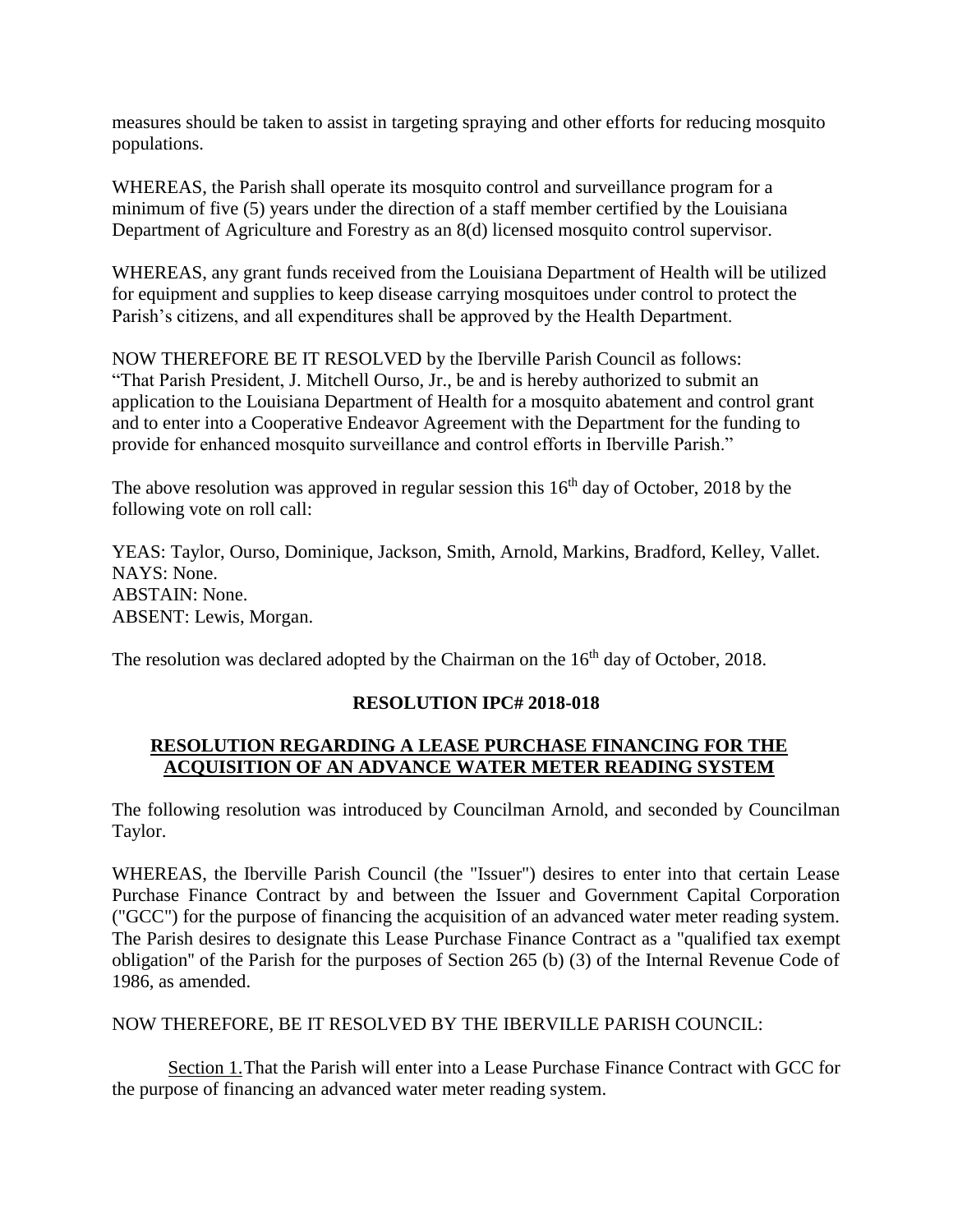Section 2. That the Lease Purchase Finance Contract by and between the Iberville Parish Council and GCC is designated by the Parish as a "qualified tax exempt obligation" for the purposes of Section 265 (b) (3) of the Internal Revenue Code of 1986, as amended.

Section 3.That the Parish will designate J. Mitchell Ourso, Jr., Board President as an authorized signer of the Lease Purchase Finance Contract by and between the Iberville Parish Council and GCC.

The above resolution was duly adopted in regular session this  $16<sup>th</sup>$  day of October, 2018, by the following vote on roll call;

YEAS: Taylor, Ourso, Dominique, Jackson, Smith, Arnold, Markins, Bradford, Kelley, Vallet. NAYS: None. ABSTAIN: None. ABSENT: Lewis, Morgan.

The resolution was declared adopted by the Chairman on the  $16<sup>th</sup>$  day of October, 2018.

### **RESOLUTION IPC# 2018-019**

# **RESOLUTION REQUESTING LOUISIANA DEPARTMENT OF TRANSPORTATION & DEVELOPMENT TO INCREASE FERRY OPERATIONS FOR PLAQUEMINE FERRY SERVICE DURING REPAIRS OF SUNSHINE BRIDGE**

The following resolution was introduced by Councilman Arnold, and seconded by Councilman Taylor.

WHEREAS, the Sunshine Bridge has been severely damaged and the estimated time for repairs to the Bridge has been estimated to be several months.

WHEREAS, the Plaquemine Ferry Service is an integral transportation route for residents of Iberville Parish, which is divided by the Mississippi River. Iberville Parish residents depend on the Plaquemine Ferry Service daily to conduct business, personal matters and Parish governmental matters. The increased ferry traffic due to the closure of the Sunshine Bridge has burdened Iberville Parish residents in their efforts to cross the Mississippi River via the Plaquemine Ferry Service.

WHEREAS, the Iberville Parish Council respectfully requests that the Louisiana Department of Transportation & Development provide increased service for the Plaquemine Ferry operations to accommodate the needs of Iberville Parish residents, including twenty-four hour service during the time the Sunshine Bridge is closed for repairs or in the alternative extended hours during the morning and evening hours to accommodate Iberville residents needing to conduct business on either side of the Mississippi River.